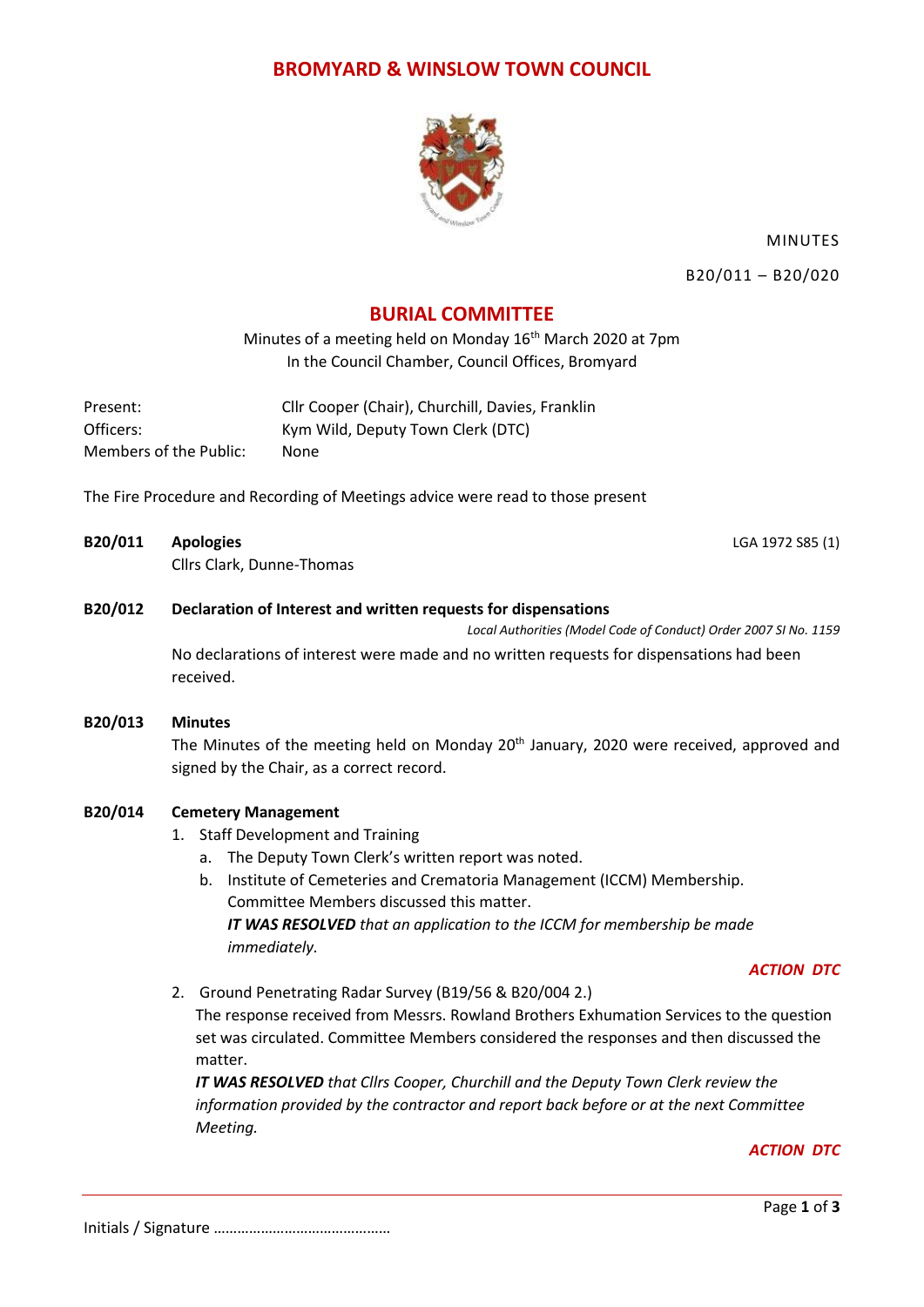# **BROMYARD & WINSLOW TOWN COUNCIL**

- 3. Health and Safety
	- a. Lockable, Droppable Bollard Committee Members considered the quotation received in the sum of £160.00 for supply, installation and provision of multiple keys from Rob Wilkes Landscaping. *IT WAS RESOLVED to accept this quotation and proceed with the works as quickly as possible to prevent further vehicular damage in the top end of the cemetery.*

*ACTION DTC*

- b. Risk Assessment (top end of the cemetery) This matter remained outstanding.
- c. Grave Digging Practices This matter was ongoing.
- d. Spoil Management This matter was ongoing.
- e. Ellis Whittam report The DTC would the relevant element of the Ellis Whittam report.
- f. Temporary repairs to the damaged entrance splay. The DTC advised that a temporary patching repair had been undertaken to attempt to stave off the pot hole problem on the entrance splay. The situation would be monitored.
- 4. Terms of Reference (B19/53) and Rules and Regulations (B19/54) *IT WAS RESOLVED that no changes needed to be made at this time to the Terms of Reference, the Rules and Regulations and the associated fee structure.*

#### **B20/015 Forward Planning**

The DTC updated members on plot availability.

### **B20/016 Garden of Peace (B19/57)**

The Chair advised members that the Planning Application element of this item was with Herefordshire Council's planning department (Ref 200557) and statutory consultation invitation made to the Town Council. The matter would be considered by the Planning & Economic Development Committee at their meeting scheduled for Monday April 6th 2020 at 7pm. A fee refund of £231.00 had been applied for due to an overpayment error.

#### **B20/017 Exclusive Rights of Burial**

**a. New applications**

#### **b. Assignment (Transfers)**

There were no matters to discuss.